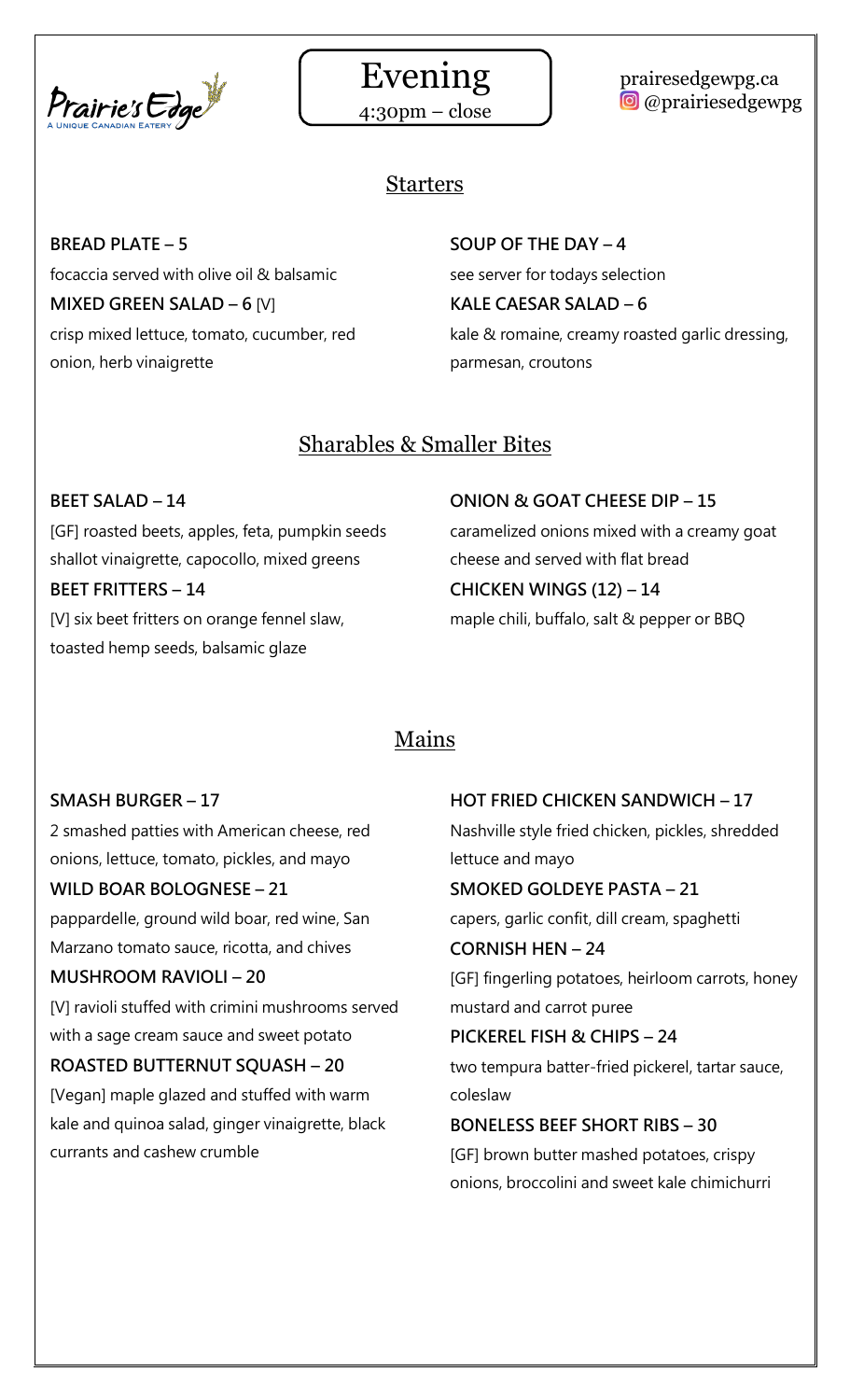



# **Cocktails**

**POMEGRANATE GIN SLING – 10** Beefeater gin, pomegranate juice, lime, soda **BELLINI – 10** Peach liqueur, Cassis, White wine, peach juice & soda **GRAPEFRUIT NEGRONI – 11** Dillons gin, Campari, Sweet Vermouth, grapefruit juice **APPLE MOSCOW MULE – 10**

### Vodka, apple liqueur, apple cider, pear juice, ginger beer

#### **WHITE COSMOPOLITAN – 10**

Limoncello, Cointreau, white cranberry juice, pear juice, bitters

#### **AVIATION – 11**

Tanqueray gin, Crème de Violette, Maraschino liqueur, lemon

#### **DARK & STORMY – 10**

Goslings Dark Rum, Ginger beer and lime

#### **APRICOT BOURBON - 10**

Buillet bourbon, apricot brandy and nectar, lemonade

San Pellegrino 3.5 **LEMON CRANGE POMEGRANATE** 

Mocktails 3.5

**(**all mocktails can be made into cocktails for 9.5)

**CRANBERRY GINGER POMEGRANATE LIME STRAWBERRY CREAM SODA**

Wine

 $(5 \text{ oz} - 9 \text{ oz} - 14 \text{ Bottle} - 38)$ 

#### **RED**

**MERLOT,** St. Martin – France **MALBEC**, Centenario - Argentina **CABERNET**, Oakbank - Australia **GARNACHA/TEMPRANILLO**, Don Ramon, Spain

#### **WHITE**

**PINOT GRIGIO**, Tempus Two – Australia **SAUVIGNON BLANC**, Robertson – South Africa **CHARDONNAY**, Oakbank – Australia **CAVA**, Codorniu - Spain

Sangria - Red, White, Rose or Prosecco **Glass – <sup>10</sup>**

#### Beer

 **TransCanada IPA 8.5**

 **Draft 1919 Belgian Pale Ale 8.5** 

#### **LOCAL** (473mL)

**Winnipeg Brew Works,** Pilsner – **9 Torque,** Helles Wheat Lager **– 9 Farmery,** Lager **– 9 Brasserie La Shoppe,** Pale Ale **– 9 Sookrams,** Desert Island IPA **– 9 One Great City,** Queens Best Bitter**– 9 Nonsuch,** La Moliere Pilsner **– 9 Stone Angel,** Irish Red Ale - **9**

#### **OTHER FAVOURITES**

**Budweiser – 6.5 Bud Light – 6.5 MGD – 6.5 Heineken – 7 Steam Whistle - 7 Guinness - 8.5 Erdinger** (non-alcoholic) **- 5**